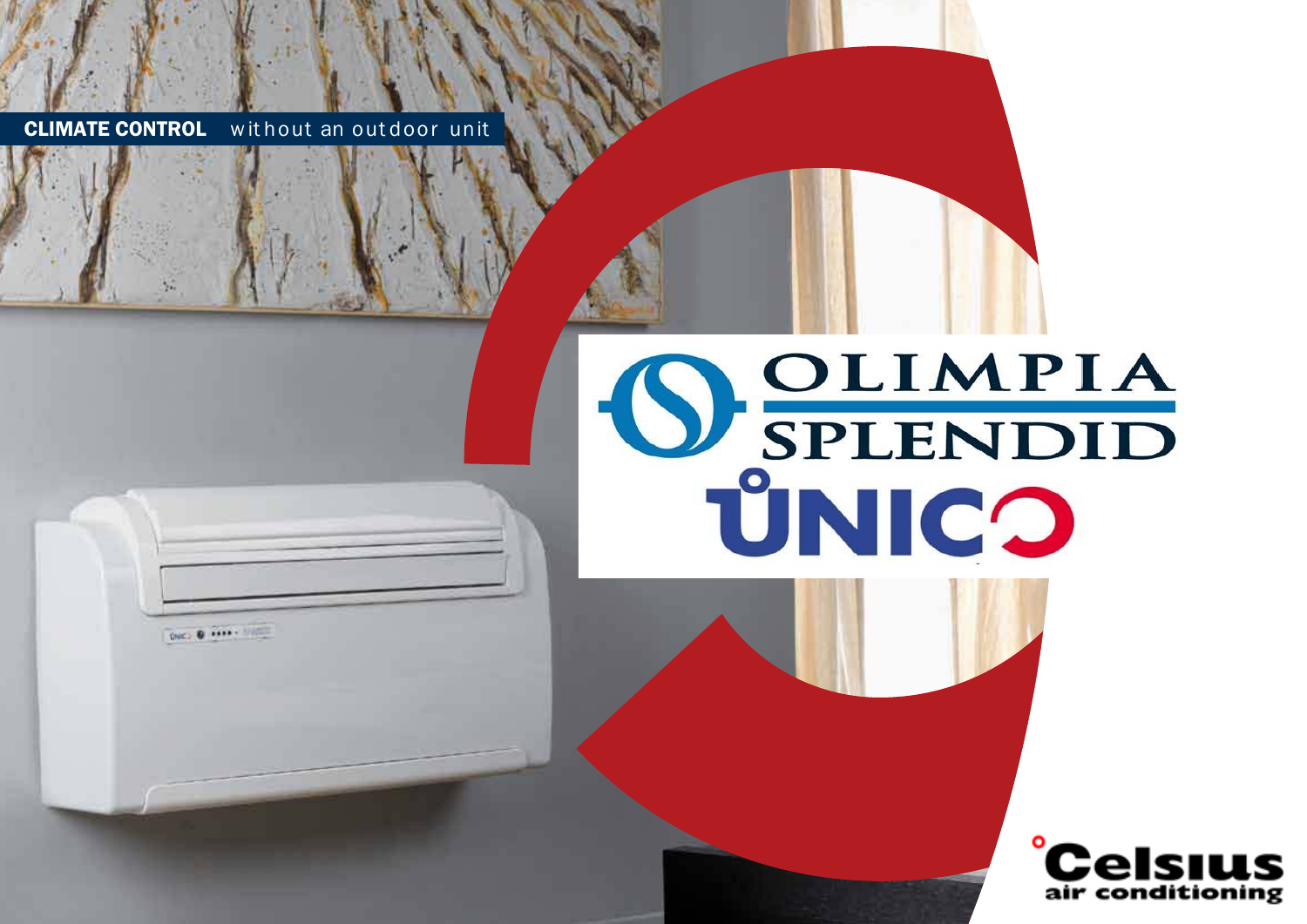### **CONTENTS PAGE**

unico inverter range 4-5 unico on off range 6-7 unico easy range 8-9 technical data & FEATURES 10 SAY GOODBYE TO OUTDOOR UNITS 2-3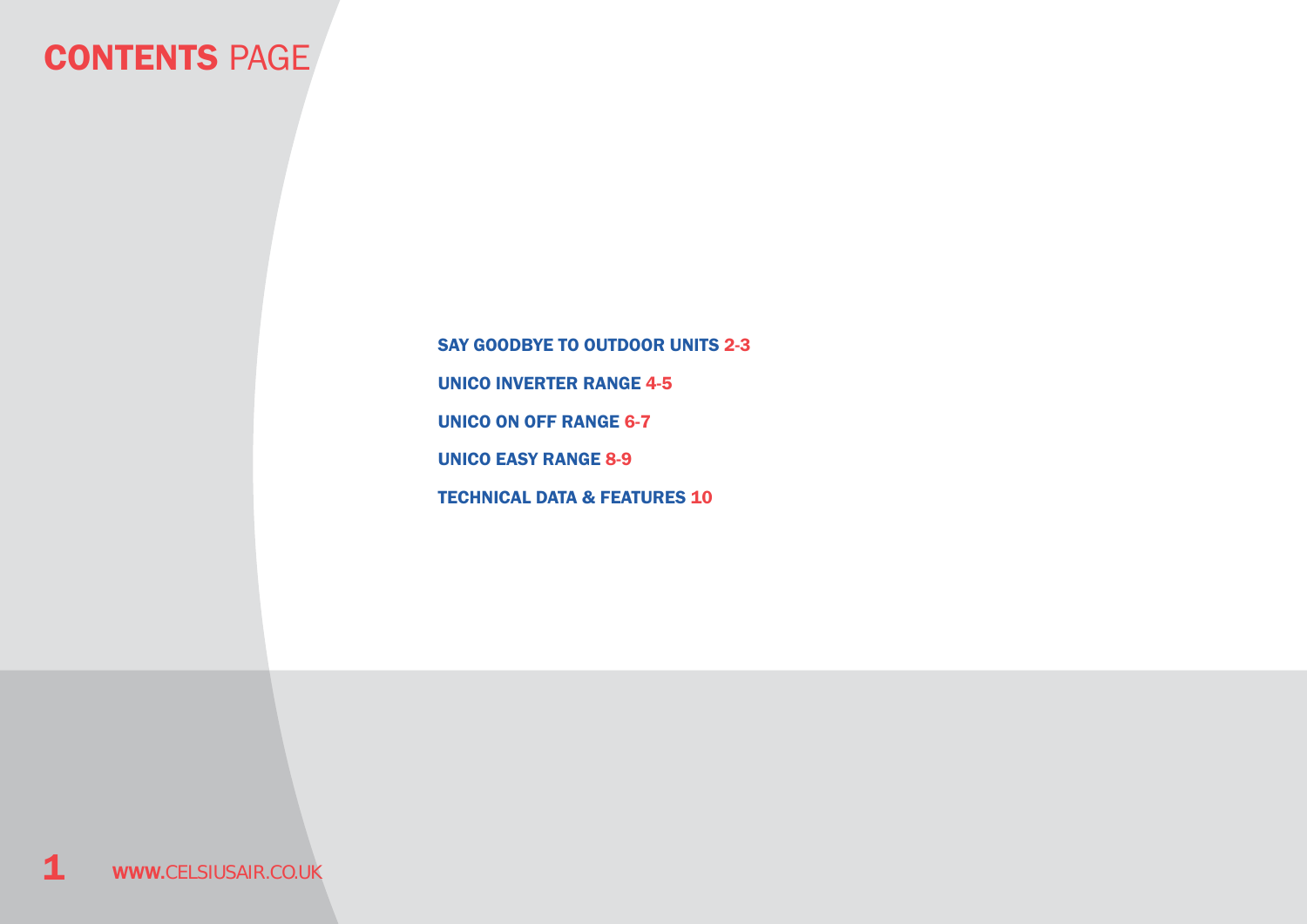## **SAY GOODBYE TO OUTDOOR UNITS**

*Thanks to the elimination of the outdoor unit the Unico range made by Olimpia Splendid has revolutionised both the theory and practice of air conditioning. For over ten years the Unico range has been an innovative and unique solution in the world of climate control.*

### SAY NO THANKS TO OUTDOOR UNITS

Bulky outdoor condensing units can be obtrusive, noisy, and unsightly. These attributes can have negative implications where the condensing unit is visible, compromising either regulations or external building qualities. The absence of an outdoor unit is only one of the extraordinary qualities that the Unico range can boast, a feature that benefits buildings and towns, by respecting their aesthetic qualities.

As for the installation of the Unico units, everything can be done from inside the building, including holes and grille fitting. No need for complicated work on external walls or on high floors, thus saving time and money. In terms of its functions, the Unico range is a true technological gem, capable of programming and optimising the climate, room by room, as well as dehumidifying and purifying the air.

### Unico A unique difference





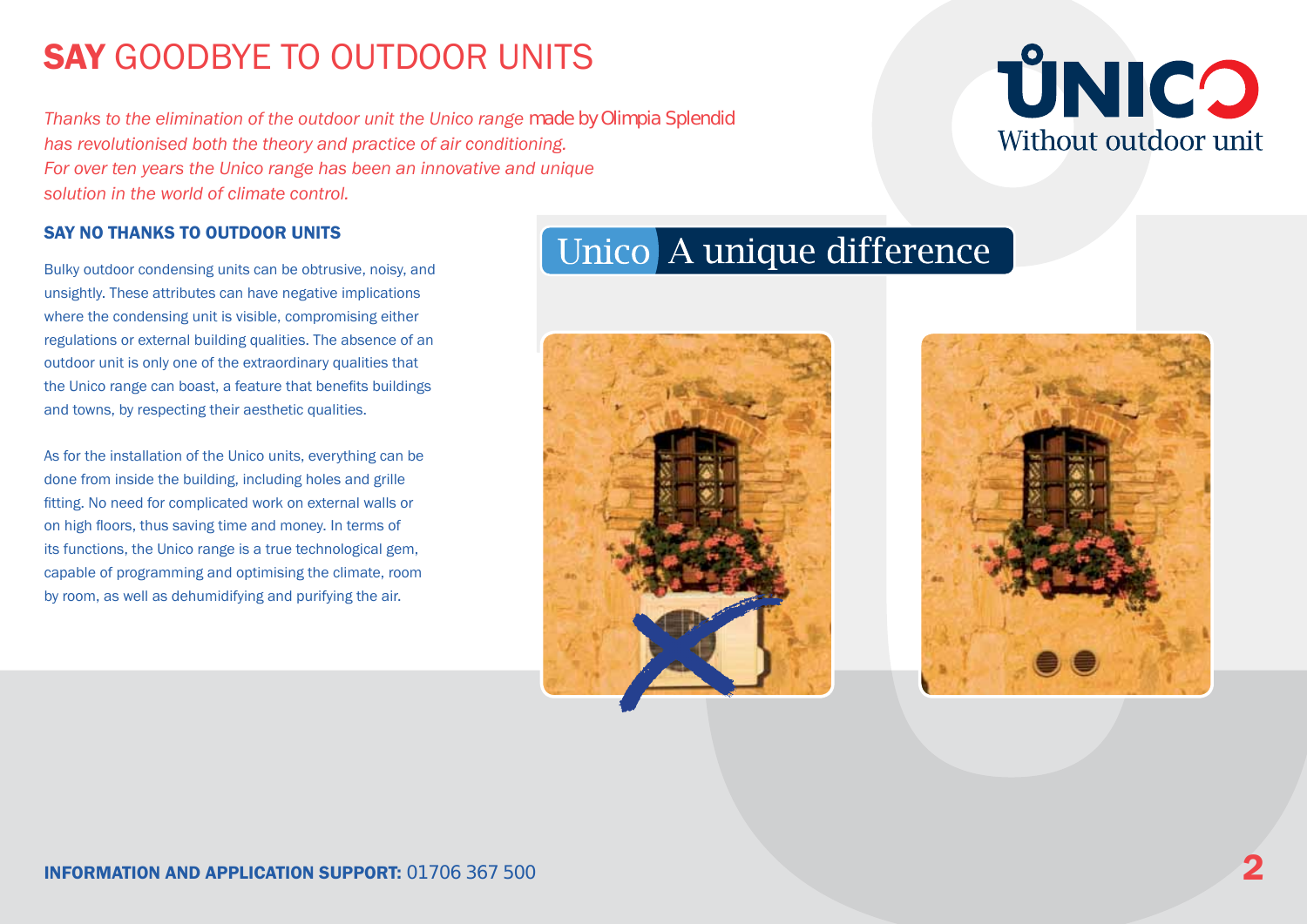### ALWAYS UNIQUE

For over ten years, the Unico range has spread over the five continents around the world, and has been installed in a wide variety of settings, making it the choice of those who demand the latest technology in climate control.

### THE OLIMPIA SPI FNDID UNICO RANGE

The Unico range was designed to meet the widest range of demands, it comes in three models, with ten variations, five of which are fitted with a heat pump, so you can enjoy cooling in summer but also warmth between seasons.

### two CAPACITIES four MODELS

The Unico Inverter DC is the first air conditioner without an outdoor unit and with inverter technology. There are two models of the Unico Inverter DC that come with heat pumps, providing optimal cooling and heating within a single unit.

### less is more

Outdoor and indoor units are finally brought together, eliminating complex and timely installations. The grilles covering the outside holes are practically invisible, thus minimising the environmental impact and ensuring that aesthetics of the outer building are not compromised.

### MORE VERSATILE

The Unico range is the first of its kind to erase the need for an outdoor condensing unit. Supplied and installed as a single unit, where traditionally this would have been two separate units. This gives more credence to planning permission being granted to install a Unico unit, where external units would not be permitted.

### LOW INSTALLATION COSTS

The Unico range is easy to install, all that is required are two holes that can be created from within the building. The outside grilles can also be set directly within the room, ensuring that the entire unit can be installed with no complex fitting procedures. This simplicity translates into timely installations and reduced costs.

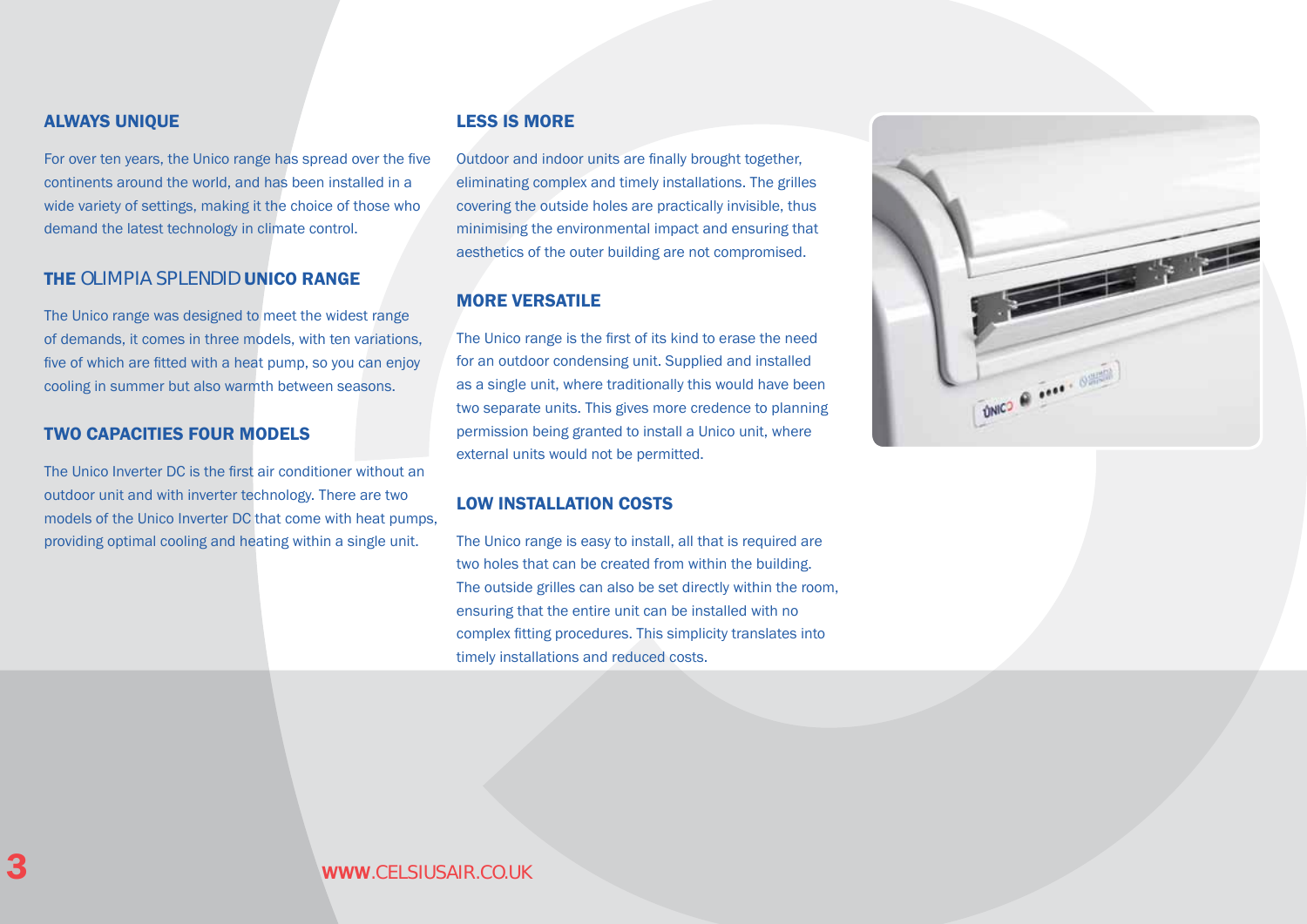# unico inverter RANGE

*The first and only air conditioner without an outdoor unit applying DC inverter technology. With great performance, they deliver optimal heating and cooling with an "A" rated energy efficiency level. They also boast extremely quiet operation with reduced energy consumption.*

# UNI GERER Without outdoor unit

### INVERTER TECHNOLOGY

Unlike on-off systems, inverter units make it possible to reach the desired temperature rapidly and keep it constant, preventing sharp changes. Unico Inverter DC units operate extremely quietly with reduced energy consumption. Inverter technology ensures maximum efficiency and delivers optimal comfort while at the same time cutting costs.

Over the years, the Unico range has become an international success, with the new Unico Inverter DC came an air conditioner that has no equal in terms of efficiency, consumption, performance and design. For the first time, DC inverter technology has been applied to an air conditioner without an outdoor unit, and the results are extraordinary.

### REDUCED CONSUMPTION

**INVERTER TECHNOM**<br>The first and only a<br>performance, they<br>also boast extreme<br>INVERTER TECHNO<br>Unlike on-off systems,<br>reach the desired temp<br>preventing sharp chang<br>extremely quietly with r<br>technology ensures may<br>optimal comf Unico Inverter DC air conditioners can boast being rated "A" for energy efficiency. The DC inverter technology optimises efficiency and radically cuts consumption up to 30%, in addition to ensuring perfect operation, giving higher performance and maximum results with minimal costs. The ratio between power produced and energy used is among the best in the market.

### ROOM TEMPERATURE STABILITY

In addition to reaching the required temperature more quickly, inverter technology enables better control of room temperature, whether heating or cooling, minimising fluctuations and maintaining a desired temperature.

### HIGHER PERFORMANCE

The Unico Inverter DC constantly checks the rotation speed of the variable-speed compressor in order to guarantee optimal performance under any condition, which means reaching the set temperature quickly and steadily.



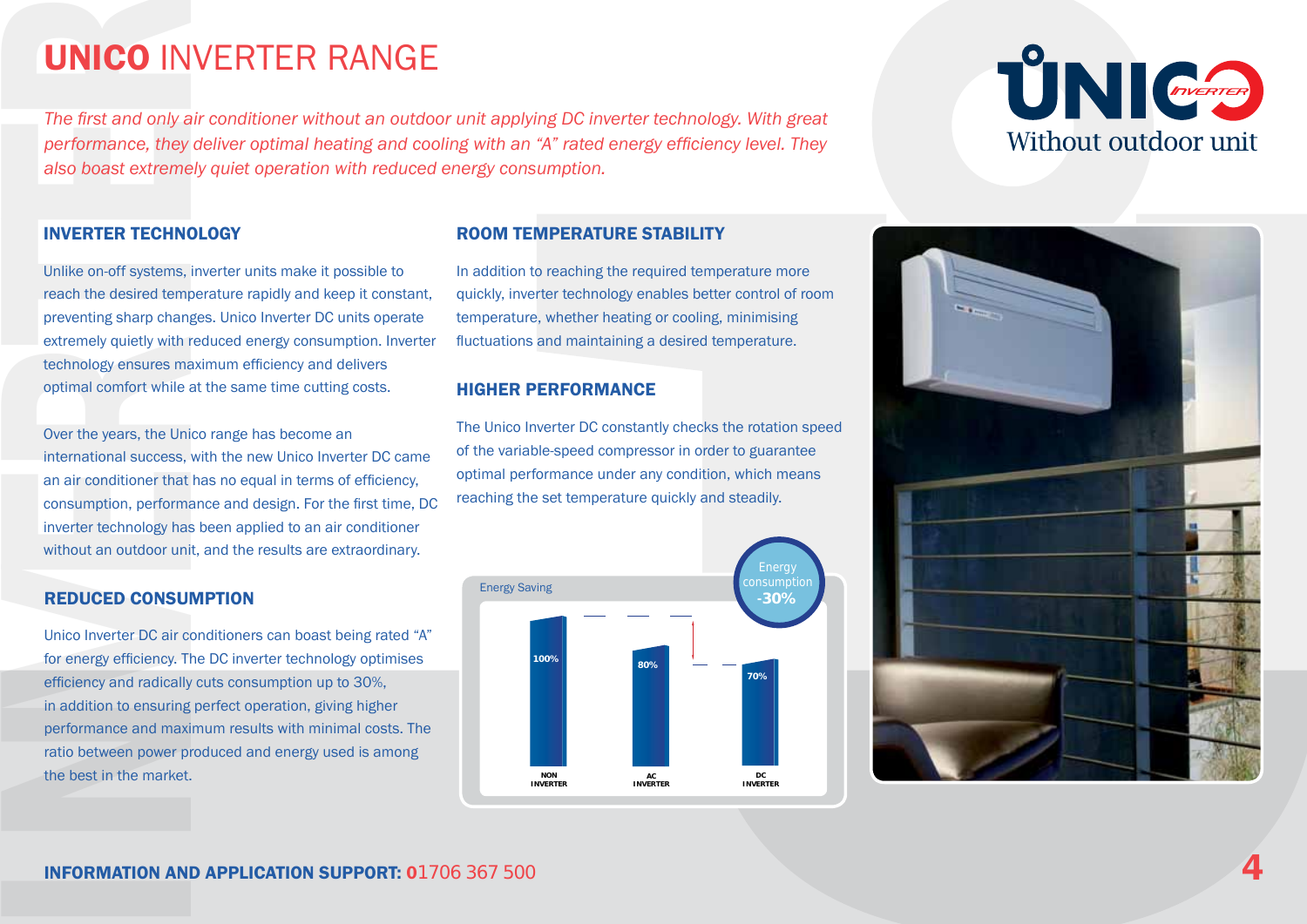### INSTALLATION

Unico Inverter DC has been designed and developed for low or high installation, giving a greater choice of where the unit can be placed. Thanks to innovative technical features, a few minutes are all it takes to prepare the machine for either type of installation. The installation of the unit requires no outside work, meaning no difficult installation procedures and reduced costs. The visual impact on the outside wall is minimal with only two small grilles installed (each 202 mm diameter).\*

### two power ratings, four models, two with heat pump

A range of four models and two power ratings means you can find the right unit for every need.

1. UNICO INVERTER DC 9 SF (cooling only) 2. UNICO INVERTER DC 9 HP (with heat pump) 3. UNICO INVERTER DC 12 SF (cooling only) 4. **UNICO INVERTER DC 12 HP** (with heat pump)

Within the Unico Inverter DC, the heat pump reaches very high efficiency levels, finding the perfect balance between perfect cooling and truly effective heating that you can use all through the winter.

| Cooling capacity (1) (min/nomin/max)            | kW               | 1.4 / 2.3 / 2.7 | 1.4 / 2.3 / 2.7 | 1.8 / 2.7 / 3.1          | 1.8 / 2.7 / 3.1 |
|-------------------------------------------------|------------------|-----------------|-----------------|--------------------------|-----------------|
| Heating capacity (1) (min/nomin/max)            | kW               |                 | 1.4 / 2.4 / 2.7 | $\overline{\phantom{0}}$ | 1.8 / 2.7 / 3.0 |
| Input power in cooling mode (1) (min/nomin/max) | W                | 460/850/1300    | 460/850/1300    | 580/1000/1400            | 580/1000/1400   |
| Input power in heating mode (1) (min/nomin/max) | W                |                 | 420/750/1200    |                          | 530/840/1300    |
| Annual power consumption in cooling mode (1)    | kWh              | 425             | 425             | 500                      | 500             |
| Dehumidification capacity                       | I/h              | 1.0             | 1.0             | 1.1                      | 1.1             |
| Voltage/Frequency                               | $V-F-Hz$         | 230-1-50        | 230-1-50        | 230-1-50                 | 230-1-50        |
| E.E.R                                           |                  | 2.70            | 2.70            | 2.70                     | 2.70            |
| C.O.P.                                          |                  |                 | 3.20            |                          | 3.21            |
| Energy efficiency class in cooling mode         |                  | $\overline{A}$  | A               | $\overline{A}$           | $\mathsf A$     |
| Energy efficiency class in heating mode         |                  |                 | $\overline{A}$  |                          | $\overline{A}$  |
| Fan speed (internal/external)                   |                  | 3/6             | 3/6             | 3/6                      | 3/6             |
| Indoor air flow in cooling mode (max/med/min)   | $m^3/h$          | 490/430/360     | 490/430/360     | 490/430/360              | 490/430/360     |
| Indoor air flow in heating mode (max/med/min)   | $m^3/h$          |                 | 490/430/360     |                          | 490/430/360     |
| Outside air flow in cooling mode (max/min)      | $m^3/h$          | 520/350         | 520/350         | 520/350                  | 500/340         |
| Outside air flow in heating mode (max/min)      | $m^3/h$          |                 | 520/350         |                          | 500/340         |
| Dimensions (W x H x D)                          | mm               | 902x506x229     | 902x506x229     | 902x506x229              | 902x506x229     |
| Weight (without packing)                        | kg               | 39              | 39              | 39                       | 39              |
| Sound level                                     | db (A) (min-max) | $34 - 43$       | 34-43           | 34-43                    | $34-43$         |
| Diameter of holes in wall*                      | mm               | 202             | 202             | 202                      | 202             |
| Refrigerant gas/load                            | Tipo/kg          | R410A/0.490     | R410A/0.570     | R410A/0.490              | R410A/0.540     |
|                                                 |                  |                 |                 |                          |                 |

UNICO INVERTER UNICO INVERTER UNICO INVERTER

9 HP

12 SF

**UNICO INVERTER** 12 HP

9 SF

| <b>OPERATIONAL LIMITS</b>                   | <b>INDOOR TEMPERATURE</b> | <b>OUTDOOR TEMPERATURE</b> |
|---------------------------------------------|---------------------------|----------------------------|
| Operating temperature - max in cooling mode | DB 35 °C - WB 24 °C       | DB 43°C - WB 32°C          |
| Operating temperature - min in cooling mode | $DB 18^{\circ}C$          | $DB - 10^{\circ}C$         |
| Operating temperature - max in heating mode | DB 27 °C                  | DB 24 °C - WB 18 °C        |
| Operating temperature - min in heating mode | $\overline{\phantom{a}}$  | $DB - 15^{\circ}C$         |

(1) The technical data are referred to EN 14511.

 $HP = heat$  pump

TECHNICAL DATA & FEATURES SEE PAGE 10 \* Unico Inverter can easily replace previously installed Unico Star and Unico Sky models as they have the same distance between air inlet and outlet and because it is designed to also enable installation with 162 mm holes.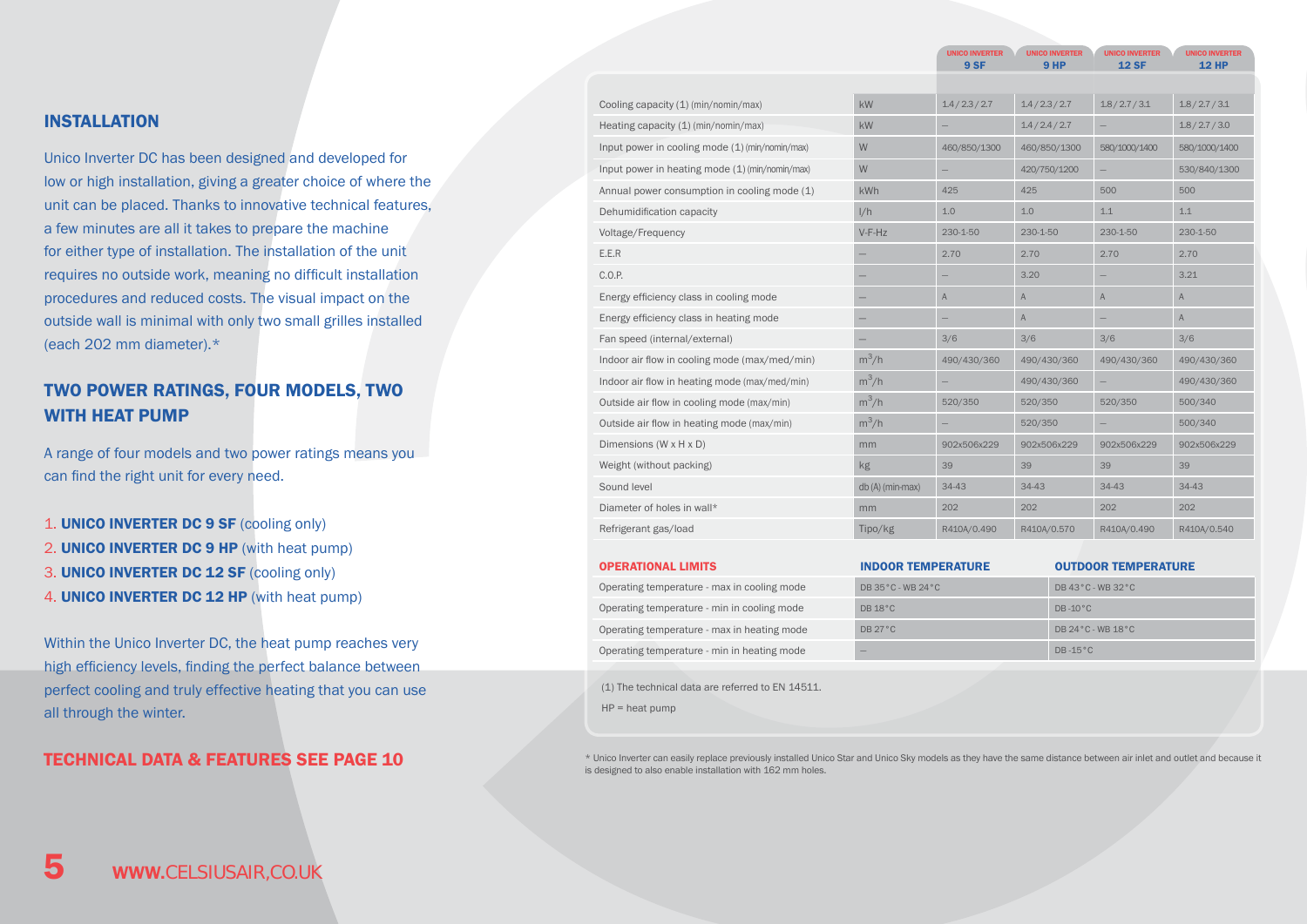*The Unico with on off technology is the new air conditioner without an outdoor unit. With a modern and sleek design it is extremely quiet in operation making it particularly suitable for bedrooms. With "A" rated energy efficiency, the Unico is ideal for providing comfortable climate control all year round.*

# **ÚNICO** Without outdoor unit

### NOW EVEN MORE STYLISH

The smartly styled Unico was designed by King and Miranda, who have created a desirable product that can blend into any decor unobtrusively, but also with a unique character of its own. The Unico has a subtle and essential style that will suit any room.

### MAINTENANCE AND FILTER CLEANING

**UNICO** ON OFF RANGE<br>
The Unico with on off technology is the new air<br>
and sleek design it is extremely quiet in operat<br>
"A" rated energy efficiency, the Unico is ideal for<br>
NOW EVEN MORE STYLISH<br>
The smartly styled Unico The Unico has been developed to ensure maximum accessibility during maintenance operations. Conceived as a modular unit, all its sections are separable and easy to reach. Filter cleaning is extremely simple; to access the filters, simply lift the air flap lightly, then just pull out the double filter and it is ready to be cleaned.

### OPTIMAL AIR FLOW AND DISTRIBUTION

Air flow and air distribution are key elements for achieving perfect comfort. The Unico generates up to a maximum of 490 m<sup>3</sup>/h of air flow, which is distributed efficiently throughout the room thanks to the large sized air vent (690 x 60 mm). This results in reduced power consumption with the same cooling and heating performance.

### INSTALLATION

The Unico has been designed and developed for both low and high installation. Thanks to innovative technical features, a few minutes are all it takes to prepare the machine for either type of installation. The installation of the unit requires no outside work, this means no difficult installation procedures and reduced costs. The visual impact on the outside wall is minimal with only two small grilles (each 202 mm diameter).\*





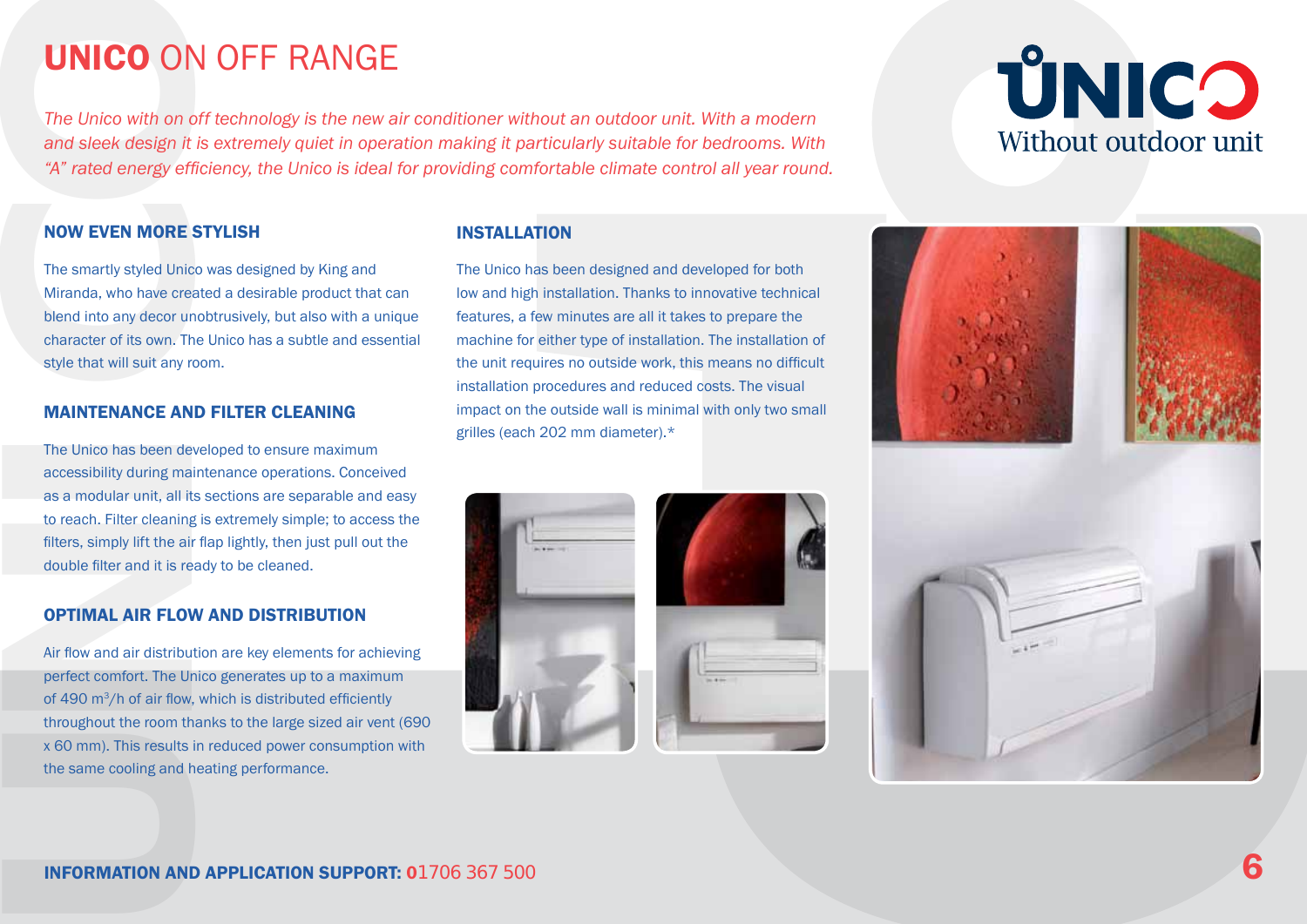8.5 HP

### 8.5 SF 8.5 HP 11.5 SF 11.5 HP

### quiet in operation

They say silence is golden, but it is even more precious when referred to an air conditioner installed within a home. Quiet in operation so it will not disturb daily activities and even more importantly extremely quietly at night, because silence really is the first condition for a good night sleep.

### TWO POWER RATINGS, FOUR MODELS, TWO WITH HEAT PUMP

A range of four models and two power ratings means you can find the right unit for every need.

1. UNICO 8.5 SF (cooling only) 2. UNICO 8.5 HP (with heat pump) 3. UNICO 11.5 SF (cooling only) 4. **UNICO 11.5 HP** (with heat pump)

Within the Unico the heat pump reaches very high efficiency levels, finding the perfect balance between perfect cooling and truly effective heating that you can use all through the winter.

### technical data & FEATURES see page 10

| Cooling capacity (1)                          | kW               | 2.10                             | 2.10                   | 2.60                         | 2.60                              |
|-----------------------------------------------|------------------|----------------------------------|------------------------|------------------------------|-----------------------------------|
|                                               | kW               |                                  | 2.10                   |                              | 2.50                              |
| Heating capacity (1)                          |                  |                                  |                        |                              |                                   |
| Absorbed power in cooling mode (1)            | W                | 765                              | 765                    | 945                          | 945                               |
| Absorbed power in heating mode (1)            | W                |                                  | 697                    | $\qquad \qquad -$            | 830                               |
| Annual power consumption in cooling mode (1)  | kWh              | 383                              | 383                    | 473                          | 473                               |
| Dehumidification capacity                     | I/h              | 0.9                              | 0.9                    | 1.1                          | 1.1                               |
| Voltage/Frequency                             | $V - F - Hz$     | 230-1-50                         | 230-1-50               | 230-1-50                     | $230 - 1 - 50$                    |
| E.E.R                                         |                  | 2.75                             | 2.75                   | 2.75                         | 2,75                              |
| C.O.P.                                        |                  | 3.01<br>$\overline{\phantom{0}}$ |                        | -                            | 3.01                              |
| Energy efficiency class in cooling mode       |                  | $\overline{A}$                   | $\mathsf{A}$           | $\mathsf{A}$                 | A                                 |
| Energy efficiency class in heating mode       |                  | -                                | $\mathsf{A}$           | $\overline{\phantom{0}}$     | A                                 |
| Fan speed (internal/external)                 |                  | 3/3                              | 3/3                    | 3/3                          | 3/3                               |
| Indoor air flow in cooling mode (max/med/min) | $m^3/h$          | 360/430/490                      | 360/430/490            | 360/430/490                  | 360/430/490                       |
| Indoor air flow in heating mode (max/med/min) | $m^3/h$          | -                                | 270/350/410            | -                            | 330/400/450                       |
| Outside air flow in cooling mode (max / min)  | $m^3/h$          | 520-350                          | 520-350                | 520-350<br>902x516x229<br>40 | 500-340<br>500-340<br>902x516x229 |
| Outside air flow in heating mode (max / min)  | $m^3/h$          |                                  | 520-350<br>902x516x229 |                              |                                   |
| Dimension (W x H x D)                         | mm               | 902x516x229                      |                        |                              |                                   |
| Weight (without packing)                      | kg               | 40                               | 40                     |                              | 40                                |
| Sound level                                   | db (A) (min-max) | $34 - 43$                        | 34-43                  | 34-43                        | 34-43                             |
| Diameter of holes in wall                     | mm               | 202                              | 202                    | 202                          | 202                               |
| Refrigerant gas/load                          | Tipo/Kg          | R410A/0.510                      | R410A/0.590            | R410A/0.510                  | R410A/0.550                       |
| Maximum remote control (distance/angle)       | m/°              | 8/80                             | 8/80                   | 8/80                         | 8/80                              |

### OPERATIONAL LIMITS **INDOOR TEMPERATURE OUTDOOR TEMPERATURE**

| Operating temperature - max in cooling mode | DB 35 °C - WB 24 °C | DB 43°C - WB 32°C   |
|---------------------------------------------|---------------------|---------------------|
| Operating temperature - min in cooling mode | DB 18°C             | $DB - 10^\circ$     |
| Operating temperature - max in heating mode | DB 27 °C            | DB 24 °C - WB 18 °C |
| Operating temperature - min in heating mode |                     | $DB - 15°$          |

(1) The technical data are referred to EN 14511.

 $HP = heat$  pump

\* Unico can easily replace previously installed Unico Star and Unico Sky models as they have the same distance between air inlet and outlet and because it is designed to also enable installation with 162 mm holes.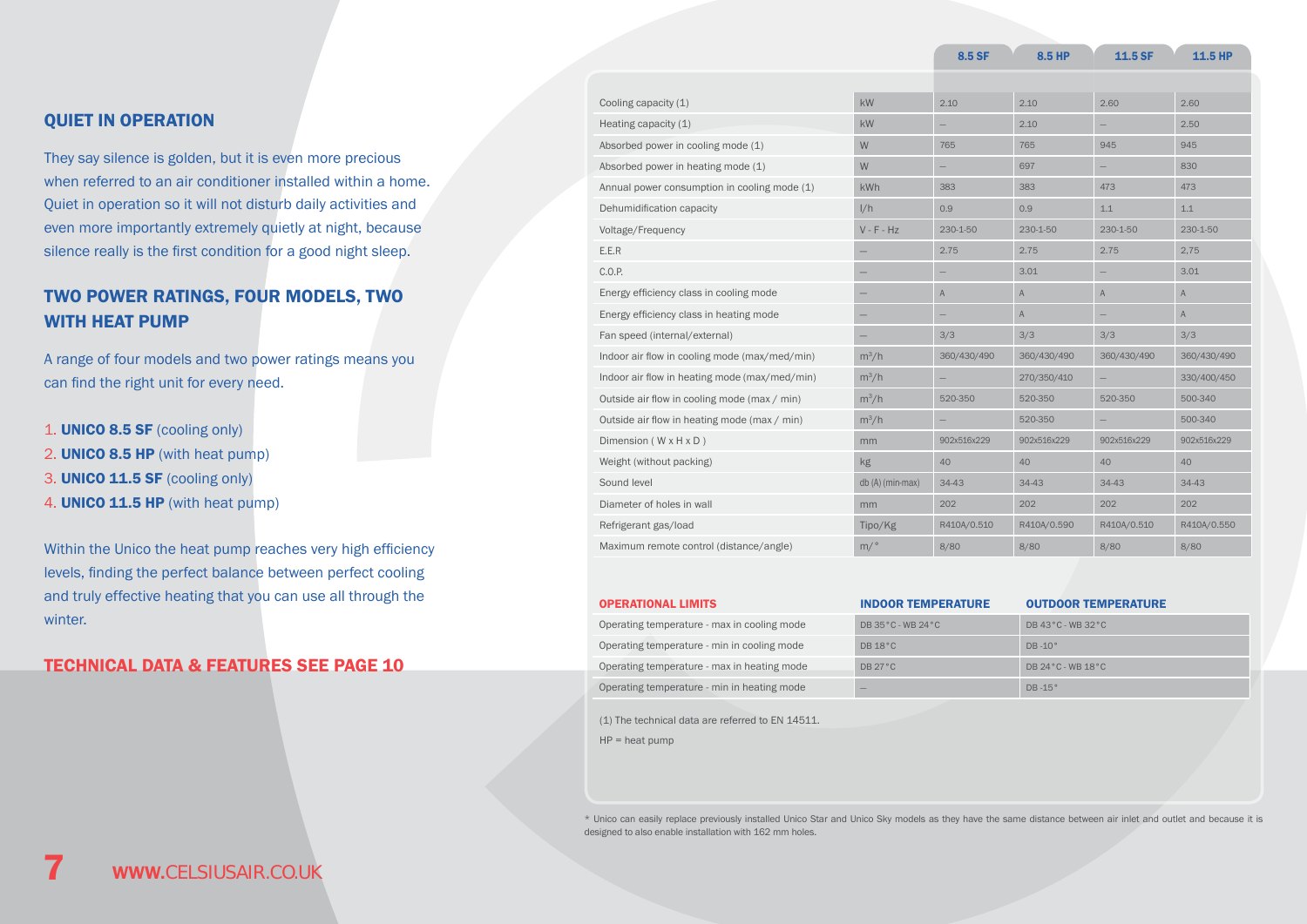# EASY RAnge

*The Olimpia Splendid Easy is a floor standing air conditioner with no outdoor unit. It is fast and easy to install, practical and simple to use. The Olimpia Splendid Easy is the simplest solution for a complete, elegant and discreet air conditioning solution.*

### ELEGANT AND DISCREET

The Easy is designed to be perfectly integrated into every type of furnishing. Its soft curves and round lines together with compact size make the Unico Easy an elegant but discreet addition to any room.



### COMFORT ABOVE ALL

The Easy is the epitome of comfort and convenience; all functions can be activated easily thanks to the new generation remote control. Ergonomic grip and quick, easy operation, the controls can be used directly on the machine (thanks to the practical housing) or remotely, without leaving the comfort of your chair. The Easy is the epitome of comfort and convenience;<br>
all functions can be activated easily thanks to the new<br>
generation remote control. Ergonomic grip and quick, easy<br>
operation, the conforts can be used directly on the m

### AUTO AND MOON FUNCTIONS

Creating the perfect climate in all circumstances; the Auto function automatically defines maximum climate comfort according to the temperature and humidity in the room. The Moon function adapts the air conditioning function to the various metabolic phases that occur at night, thus guaranteeing your nightly repose.

### complete climate control

Power in heating mode [W]

Thanks to heat pump technology the Easy HP is not just for cooling and dehumidification. In the intermediate seasons it is a truly complete climate control system. At low outside temperatures, the Easy HP guarantees very high efficiency for heating as illustrated in the graph below.



Outdoor temperature °C, RH=87%



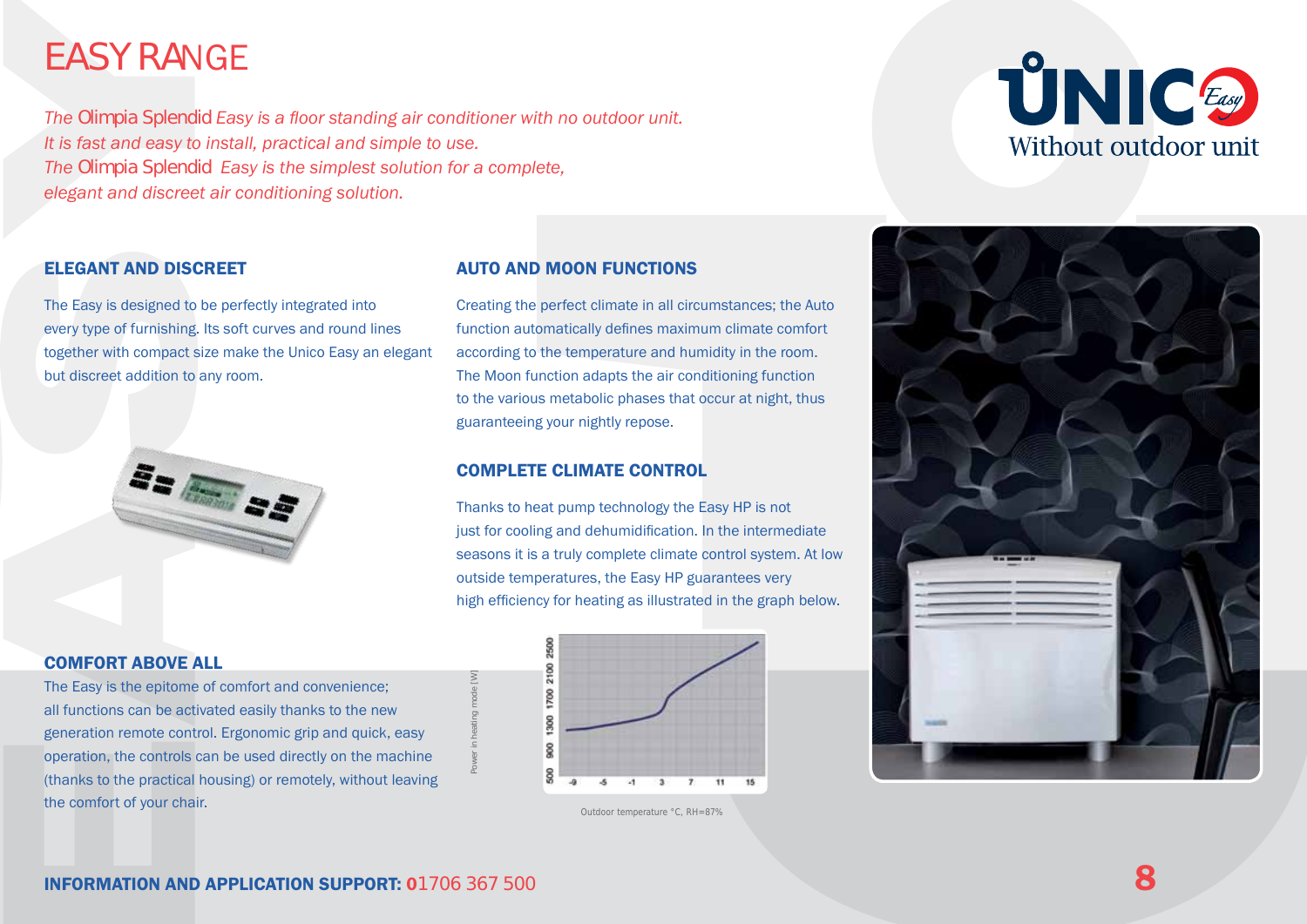EASY SF EASY HP

### **ECOLOGICAL**

The Easy safeguards the environment from all points of view; the optimised "double-duct" technology ensures high performance and utmost efficiency. In fact, the Easy has a Class A rating and uses only environmentallyfriendly R410A refrigerant.

### SSSHHH!

Seen but not heard; thanks to the use of a cross-flow fan, the latest generation sliding-vane compressor and high efficiency soundproofing, the Easy delivers truly quiet operation (at just 38 db).

### technical data & FEATURES see page 10

| Cooling capacity (1)                          | kW               | 2.05           | 2.0            |
|-----------------------------------------------|------------------|----------------|----------------|
| Heating capacity (1)                          | kW               |                | 2.0            |
| Input power in cooling mode (1)               | W                | 775            | 763            |
| Input power in heating mode (1)               | W                |                | 710            |
| Annual power consumption in cooling mode (1)  | kWh              | 387.5          | 382            |
| Dehumidification capacity                     | I/h              | 1.0            | 0.9            |
| Voltage/Frequency                             | $V-F-Hz$         | 230-1-50       | 230-1-50       |
| E.E.R                                         |                  | 2.65           | 2.62           |
| C.O.P.                                        |                  |                | 2,81           |
| Energy efficiency class in cooling mode       |                  | $\overline{A}$ | $\overline{A}$ |
| Energy efficiency class in heating mode       |                  |                | B              |
| Fan speed (internal/external)                 |                  | 3/2            | 3/3            |
| Indoor air flow in cooling mode (max/med/min) | $m^3/h$          | 328-300-274    | 310-280-250    |
| Indoor air flow in heating mode               | $m^3/h$          |                | 310-280-250    |
| Outside air flow in cooling mode (max /min)   | $m^3/h$          | 429-258        | 430-350-260    |
| Dimensions (W x H x D)                        | mm               | 693x666x276    | 693x666x276    |
| Weight (without packing)                      | kg               | 39             | 39             |
| Sound level                                   | db (A) (min-max) | 36-43          | 36-43          |
| Diameter of holes in wall                     | mm               | 162            | 162            |
| Refrigerant gas/load                          | Type/kg          | R410A/0.550    | R410A/0.51     |

| <b>OPERATIONAL LIMITS</b>                   |                       | INDOOR TEMPERATURE OUTDOOR TEMPERATURE |  |  |
|---------------------------------------------|-----------------------|----------------------------------------|--|--|
| Operating temperature - max in cooling mode | DB 32 ° C - WB 23 ° C | DB 43 °C - WB 32 °C                    |  |  |
| Operating temperature - min in cooling mode | DB 18°C               | DB $18^{\circ}$ C - WB $16^{\circ}$ C  |  |  |
| Operating temperature - max in heating mode | DB $27^{\circ}$ C     | DB 24 ° C - WB 18 ° C                  |  |  |
| Operating temperature - min in heating mode | $DB 16^{\circ}C$      | $DB - 10^{\circ}C - WB - 11^{\circ}C$  |  |  |

(1) The technical data are referred to EN 14511.

HP = heat pump - HE = high efficiency (energy saving/high performance)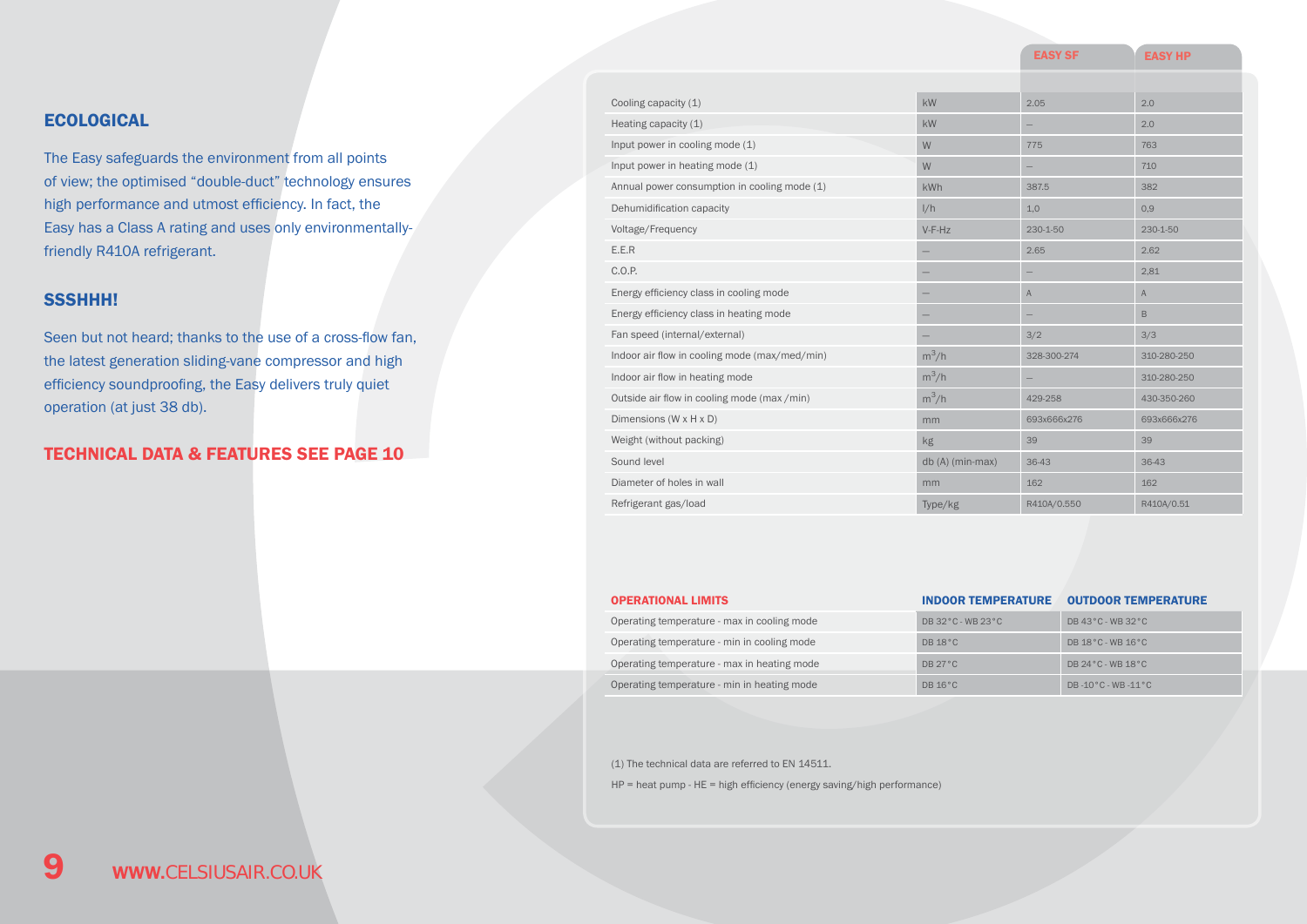| <b>TECHNICAL DATA</b>                      | <b>UNICO</b><br><b>INVERTER</b><br>9 SF | <b>UNICO</b><br><b>INVERTER</b><br>9HP | <b>UNICO</b><br><b>INVERTER</b><br>12 SF | <b>UNICO</b><br><b>INVERTER</b><br><b>12 HP</b> | <b>UNICO</b><br>8.5 SF   | <b>UNICO</b><br>8.5 HP | <b>UNICO</b><br>11.5 SF | <b>UNICO</b><br>11.5 HP  | <b>EASY SF</b>           | <b>EASY HP</b> |
|--------------------------------------------|-----------------------------------------|----------------------------------------|------------------------------------------|-------------------------------------------------|--------------------------|------------------------|-------------------------|--------------------------|--------------------------|----------------|
| Cooling capacity in kW                     | $2.7^{\degree}$                         | $2.7^{\circ}$                          | $3.1^*$                                  | $3.1*$                                          | 2.10                     | 2.10                   | 2.60                    | 2.60                     | 2.05                     | 2.00           |
| Heating capacity in kW                     | $\sqrt{2}$                              | $2.7^{\circ}$                          | $\frac{1}{2}$                            | $3.0^{\circ}$                                   | $\sqrt{2}$               | 2.10                   |                         | 2.50                     | $\overline{\phantom{a}}$ | 2.00           |
| Energy efficiency class in cooling mode    | $\mathsf{A}$                            | A                                      | $\mathsf{A}$                             | $\mathsf{A}$                                    | $\mathsf{A}$             | $\mathsf{A}$           | $\mathsf{A}$            | $\overline{A}$           | $\mathsf{A}$             | A              |
| Energy efficiency class in heating mode    |                                         | $\mathsf{A}$                           | $\sqrt{2}$                               | $\mathsf{A}$                                    | $\sqrt{2}$               | $\mathsf{A}$           |                         | $\overline{A}$           |                          | $\overline{B}$ |
| <b>FEATURES</b>                            |                                         |                                        |                                          |                                                 |                          |                        |                         |                          |                          |                |
| Room Thermostat                            | $\bullet$                               | o                                      | $\overline{\mathbf{C}}$                  | $\bullet$                                       | $\mathbf{C}$             | $\bullet$              | o.                      | <b>D</b>                 | o                        | $\bullet$      |
| Fan speed (in/out)                         | 3/6                                     | 3/6                                    | 3/6                                      | 3/6                                             | 3/3                      | 3/3                    | 3/3                     | 3/3                      | 3/2                      | 3/3            |
| Condensed water recycling system           | $\bullet$                               | $\bullet$                              | $\bullet$                                | $\bullet$                                       | $\bullet$                | $\bullet$              | $\bullet$               | $\bullet$                | $\overline{\phantom{a}}$ | $\bullet$      |
| Heating pump                               |                                         |                                        |                                          | $\overline{\mathbf{C}}$                         |                          | o.                     |                         |                          |                          | o.             |
| Motorized louvers                          | $\bullet$                               | $\bullet$                              | $\overline{\phantom{a}}$                 | $\bullet$                                       | $\bullet$                | $\bullet$              | $\overline{a}$          | $\overline{\phantom{a}}$ |                          |                |
| <b>AUTOFAN function</b>                    | $\bullet$                               | $\overline{\mathbf{C}}$                | $\bullet$                                | $\bullet$                                       | $\bullet$                | $\bullet$              |                         |                          | ō                        | $\bullet$      |
| <b>AUTO function</b>                       | $\bullet$                               | n                                      | $\overline{\mathbf{C}}$                  | $\overline{\mathbf{C}}$                         | o.                       |                        |                         |                          | n                        | $\bullet$      |
| <b>MOON</b> function                       | $\bullet$                               | $\mathbf{C}$                           | $\overline{\mathbf{C}}$                  | $\bullet$                                       | $\mathbf{C}$             | $\mathbf{C}$           |                         | $\overline{\phantom{a}}$ | о                        | $\bullet$      |
| <b>ECONOMY</b> function                    | $\bullet$                               | n                                      | $\bullet$                                | $\bullet$                                       |                          |                        |                         |                          |                          |                |
| Only fan function                          | $\bullet$ .                             | <b>COL</b>                             | $\overline{\phantom{a}}$                 | $\bullet$                                       | $\mathbf{C}$             | $\bullet$              |                         | <b>CO</b>                | $\overline{\phantom{a}}$ | $\bullet$      |
| Dehumidifying function                     |                                         |                                        | $\bullet$                                | $\bullet$                                       | n.                       | n.                     |                         |                          | n                        | $\bullet$      |
| Condensed water discharge pump             |                                         | $\bullet$                              |                                          | $\bullet$                                       |                          | $\bullet$              |                         | <b>CO</b>                |                          | o.             |
| Electronic timer                           | $\bullet$                               |                                        | $\bullet$                                | $\bullet$                                       | $\bullet$                | $\bullet$              |                         | $\overline{\phantom{a}}$ | ō                        | o.             |
| On board electronic control system         |                                         |                                        |                                          |                                                 |                          |                        |                         |                          |                          | $\bullet$      |
| LCD IR remote control                      | $\bullet$ .                             | $\overline{a}$                         | $\bullet$                                | $\bullet$                                       | $\mathbf{C}$             | $\mathbf{C}$           | $\overline{a}$          | $\overline{\phantom{a}}$ |                          |                |
| Extractable LCD IR remote                  |                                         |                                        |                                          |                                                 |                          |                        |                         |                          |                          |                |
| Serial interface                           |                                         |                                        |                                          |                                                 | Optional                 | Optional               | Optional                | Optional                 | Optional                 | Optional       |
| Wireless wall control                      |                                         |                                        |                                          |                                                 | Optional                 | Optional               | Optional                | Optional                 | Optional                 | Optional       |
| Air filters                                | $\bullet$                               | $\bullet$                              | $\bullet$                                | $\bullet$                                       | $\bullet$                | $\bullet$              | $\bullet$               | $\bullet$                | $\bullet$                | $\bullet$      |
| Air exchange system                        |                                         |                                        |                                          |                                                 |                          |                        |                         |                          |                          |                |
| Low ambient control                        | o                                       |                                        | o                                        | ö                                               | $\overline{\phantom{a}}$ | n                      |                         | o                        |                          |                |
| Electrostatic and Activated carbon filters | $\bullet$                               |                                        |                                          | n                                               | o                        |                        |                         | $\bullet$                |                          |                |